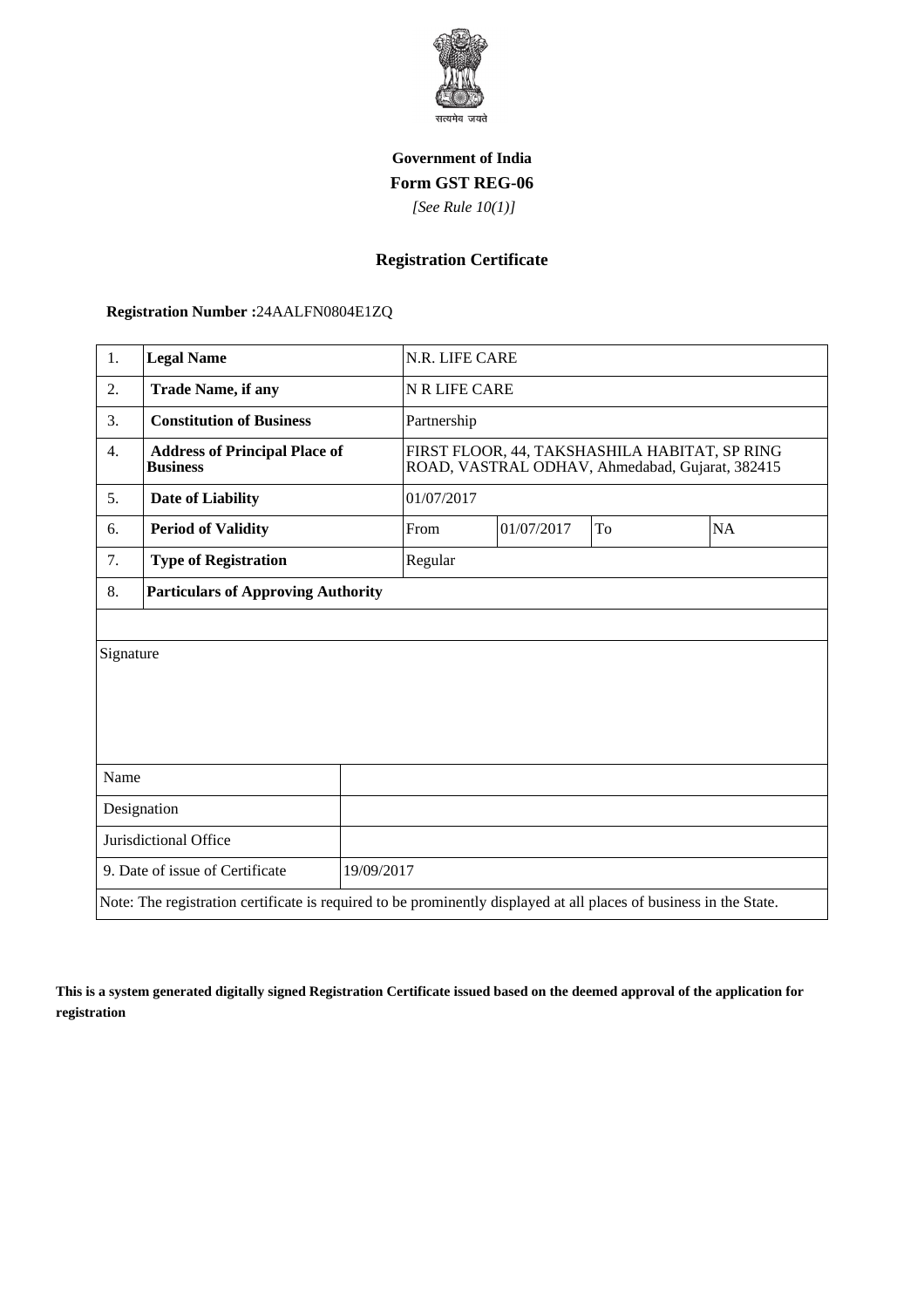

## **Details of Additional Places of Business**

Total Number of Additional Places of Business in the State 0